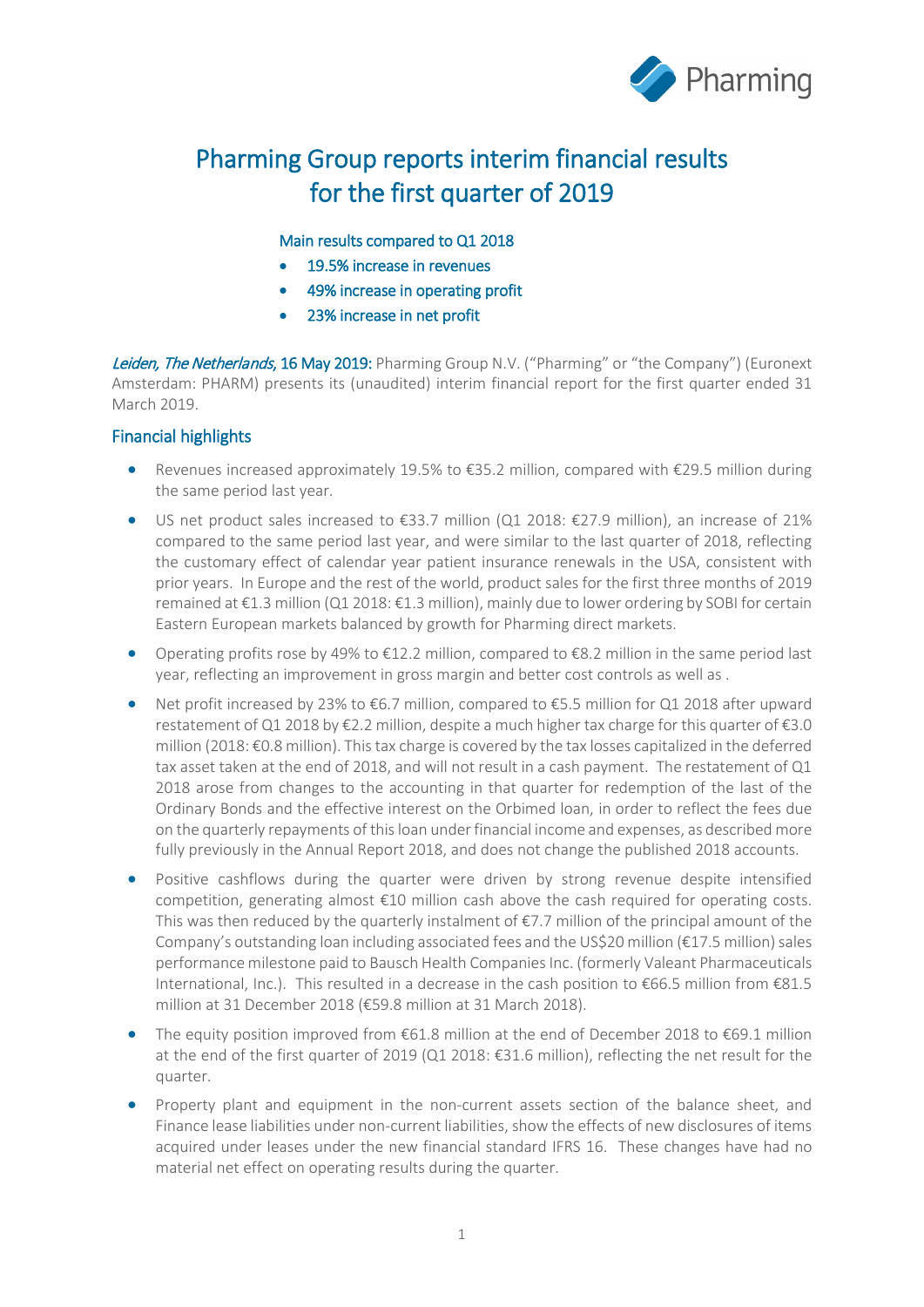

- Other financial liabilities, which refers to the contingent consideration for the milestones, reflects the payment of the first successful sales performance milestone in March 2019 and the revised probability and timing for paying the last milestone. The milestone payment of \$20 million (€17.5 million) does not appear in the income statement itself because the cost of the milestone is balanced by the release of the contingent consideration liability (also  $\epsilon$ 17.5 million) shown in current liabilities at the year end, after allowing for exchange rate differences.
- Inventories changed from €17.3 million at the end of December 2018 to €13.6 million at the end of the first quarter of 2019, mainly due to sales in the USA slightly exceeding commercial production in the first quarter and as some production was diverted to provide clinical trial material for the pre-eclampsia study and other studies.
- Since the last reporting date of 28 March 2019, the Company has issued a total of 2,097,420 shares in connection with a number of exercises of options under the current schemes. The number of issued shares as at 15 May 2019 is 624,331,765. The fully diluted number of shares as at 15 May 2019 is 663,653,916.

#### Operational highlights since the reporting date

• In April, following a preliminary announcement on 29 March 2019, Pharming completed its investment of €1.6 million in cash and conversion of €2.5 million of prepayments into new equity in its Fill & Finish partner BioConnection BV, which manufactures the sterile sealed vials of Pharming's product RUCONEST® from the purified drug substance. Together with additional shares acquired from existing shareholders, this gives Pharming a significant minority stake in BioConnection. Other current shareholders of BioConnection also supported the company with additional investments. This investment was made to support BioConnection to make capacity expansion investments which will benefit Pharming. No further details were disclosed.

#### Sijmen de Vries, Chief Executive Officer, commented:

*"We are pleased to report strong results today in a period of intense competition. Pharming's revenue and profit performance confirm the success of our in-market strategy for RUCONEST® as we see continued growth in underlying demand for the product.* 

*Looking forward to the remainder of 2019, we therefore expect continued sales growth, driven by increasing patient numbers and despite competitive pressure.*

*In addition, we continue to make good progress in our pipeline. Following ongoing interaction with ethics committees in the Netherlands and Australia, we anticipate receiving approval shortly to begin our clinical study in pre-eclampsia. We also expect to initiate a clinical trial with RUCONEST® in the second half of the year to treat acute kidney injury in patients undergoing percutaneous coronary interventions accompanied by contrast-enhanced examinations."*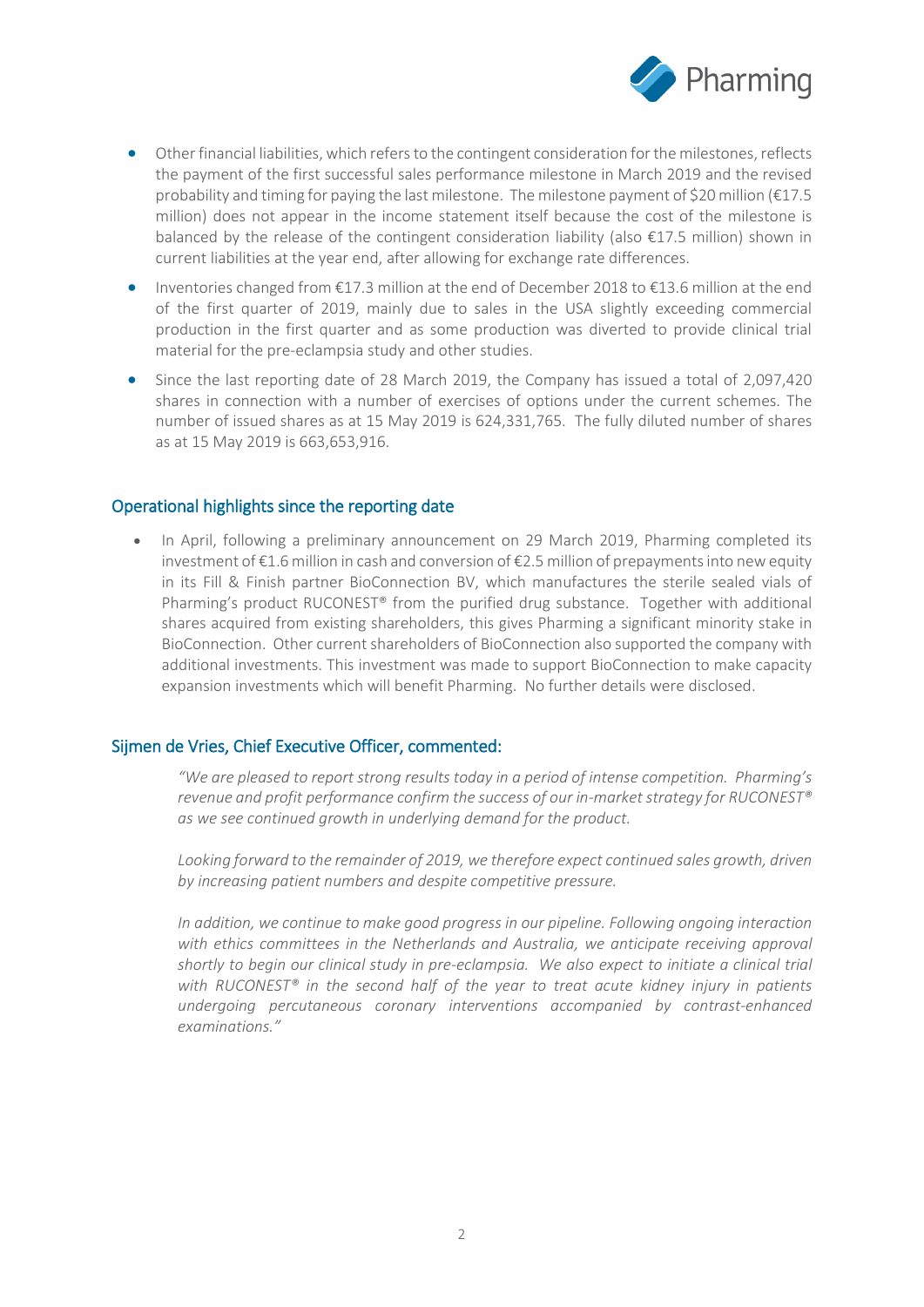

### Financial summary

3 months to 31 March

|                                     | 2019                    | 2018                    | %      |
|-------------------------------------|-------------------------|-------------------------|--------|
| Amounts in €m except per share data | 1 <sup>st</sup> Quarter | 1 <sup>st</sup> Quarter | Change |
| <b>Income Statement</b>             |                         |                         |        |
| Revenues                            | 35.2                    | 29.5                    | 19.5%  |
| Gross profit                        | 29.8                    | 24.5                    | 22%    |
| Operating result                    | 12.2                    | 8.2                     | 49%    |
| Net result                          | 6.7                     | $5.5*$                  | 23%    |
| <b>Balance Sheet</b>                |                         |                         |        |
| Cash & marketable securities        | 66.5                    | 59.8                    | 11%    |
| <b>Share Information</b>            |                         |                         |        |
| Earnings per share (€): - Undiluted | 0.011                   | $0.009*$                | 20%    |
| - Fully diluted                     | 0.010                   | $0.008*$                | 25%    |

*\* After restatement on the basis set out above and in Note 4 to the Financial Statements in the Annual Report 2018.*

### **Outlook**

For the remainder of 2019, the Company expects:

- Continued growth in revenues from sales of RUCONEST®, mainly driven by the USA and European operations.
- Maintenance of positive quarterly net earnings during the year.
- Continued investment in the expansion of production of RUCONEST® in order to ensure continuity of supply to the growing markets in the US, Europe, China and the Rest of the World.
- Investment in clinical trials for pre-eclampsia and acute kidney injury, and support for investigators wishing to explore additional indications for RUCONEST®
- Investment in further clinical trial programs for RUCONEST® in acute treatment and prophylaxis of HAE, the development of a small intravenous liquid version and new intramuscular, subcutaneous and intradermal versions of RUCONEST® as well as research into other routes of administration.
- Investment in development of the new pipeline programs in Pompe disease and Fabry's disease, and other new development opportunities and assets as these occur.
- Increasing marketing activity where this can be profit-enhancing for Pharming.
- Supporting all our teams and marketing partners in order to enable the maximisation of the sales and distribution potential of RUCONEST® for patients in all territories.

### About Pharming Group N.V.

Pharming is a specialty pharmaceutical company developing innovative products for the safe, effective treatment of rare diseases and unmet medical needs. Pharming's lead product, RUCONEST® (conestat alfa) is a recombinant human C1 esterase inhibitor approved for the treatment of acute Hereditary Angioedema ("HAE") attacks in patients in Europe, the US, Israel and South Korea. The product is available on a named-patient basis in other territories where it has not yet obtained marketing authorization.

RUCONEST® is distributed by Pharming in Austria, France, Germany, Luxembourg, the Netherlands, the United Kingdom and the United States of America. Pharming holds commercialisation rights in Algeria,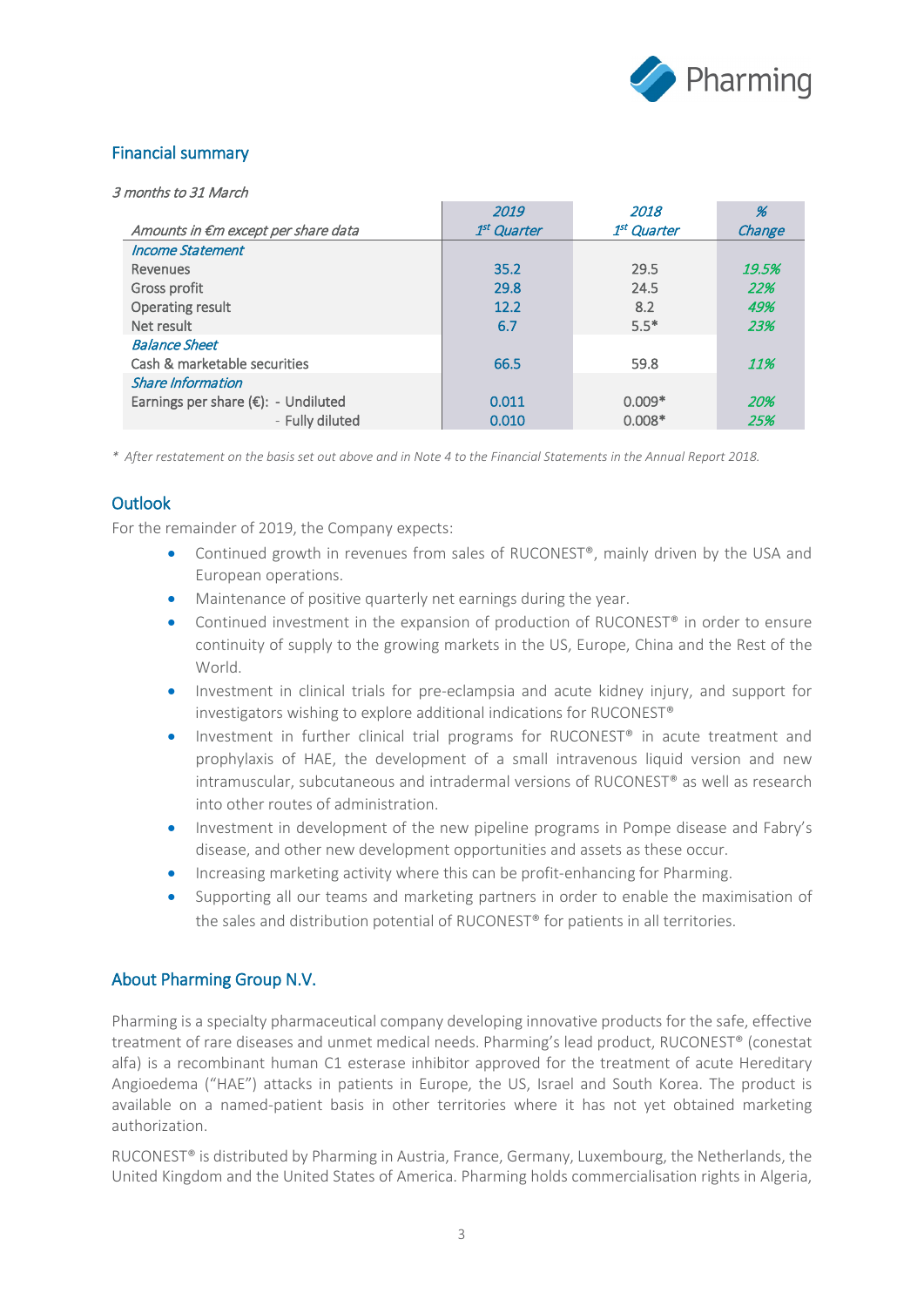

Andorra, Bahrain, Belgium, Ireland, Jordan, Kuwait, Lebanon, Morocco, Oman, Portugal, Qatar, Syria, Spain, Switzerland, Tunisia, United Arab Emirates and Yemen. In some of these countries distribution is made in association with the HAEi Global Access Program (GAP).

RUCONEST® is distributed by Swedish Orphan Biovitrum AB (publ) (SS: SOBI) in the other EU countries, and in Azerbaijan, Belarus, Georgia, Iceland, Kazakhstan, Liechtenstein, Norway, Russia, Serbia and Ukraine.

RUCONEST® is distributed in Argentina, Colombia, Costa Rica, the Dominican Republic, Panama, and Venezuela by Cytobioteck, in South Korea by HyupJin Corporation and in Israel by Kamada.

RUCONEST® is also being examined for approval for the treatment of HAE in young children (2-13 years of age) and evaluated for various additional follow-on indications.

Pharming's technology platform includes a unique, GMP-compliant, validated process for the production of pure recombinant human proteins that has proven capable of producing industrial quantities of high quality recombinant human proteins in a more economical and less immunogenetic way compared with current cell-line based methods. Leads for enzyme replacement therapy ("ERT") for Pompe and Fabry's diseases are being optimized at present, with additional programs not involving ERT also being explored at an early stage at present.

Pharming has a long-term partnership with the China State Institute of Pharmaceutical Industry ("CSIPI"), a Sinopharm company, for joint global development of new products, starting with recombinant human Factor VIII for the treatment of Haemophilia A. Pre-clinical development will take place to global standards at CSIPI and are funded by CSIPI. Manufacturing for the Chinese market and to provide additional supply for Pharming will take place at CSIPI's affiliate, the Chengdu Institute of Biological Products Co. Ltd. Clinical development will be shared between the partners with each partner taking the costs for their territories under the partnership.

Additional information is available on the Pharming website: www.pharming.com

#### Forward-looking Statements

*This press release of Pharming Group N.V. and its subsidiaries ("Pharming", the "Company" or the "Group") may contain forward-looking statements including without limitation those regarding Pharming's financial projections, market expectations, developments, partnerships, plans, strategies and capital expenditures.*

*The Company cautions that such forward-looking statements may involve certain risks and uncertainties, and actual results may differ. Risks and uncertainties include without limitation the effect of competitive, political and economic factors, legal claims, the Company's ability to protect intellectual property, fluctuations in exchange and interest rates, changes in taxation laws or rates, changes in legislation or accountancy practices and the Company's ability to identify, develop and successfully commercialise new products, markets or technologies.*

*As a result, the Company's actual performance, position and financial results and statements may differ materially from the plans, goals and expectations set forth in such forward-looking statements. The Company assumes no obligation to update any forward-looking statements or information, which should be taken as of their respective dates of issue, unless required by laws or regulations.*

#### For further public information, contact

Sijmen de Vries, CEO: T: +31 71 524 7400 Robin Wright, CFO: T: +31 71 524 7432

#### *FTI Consulting*

Julia Phillips/ Victoria Foster Mitchell, T: +44 203 727 1136 *LifeSpring Life Sciences Communication* Leon Melens, Tel: +31 6 53 81 64 27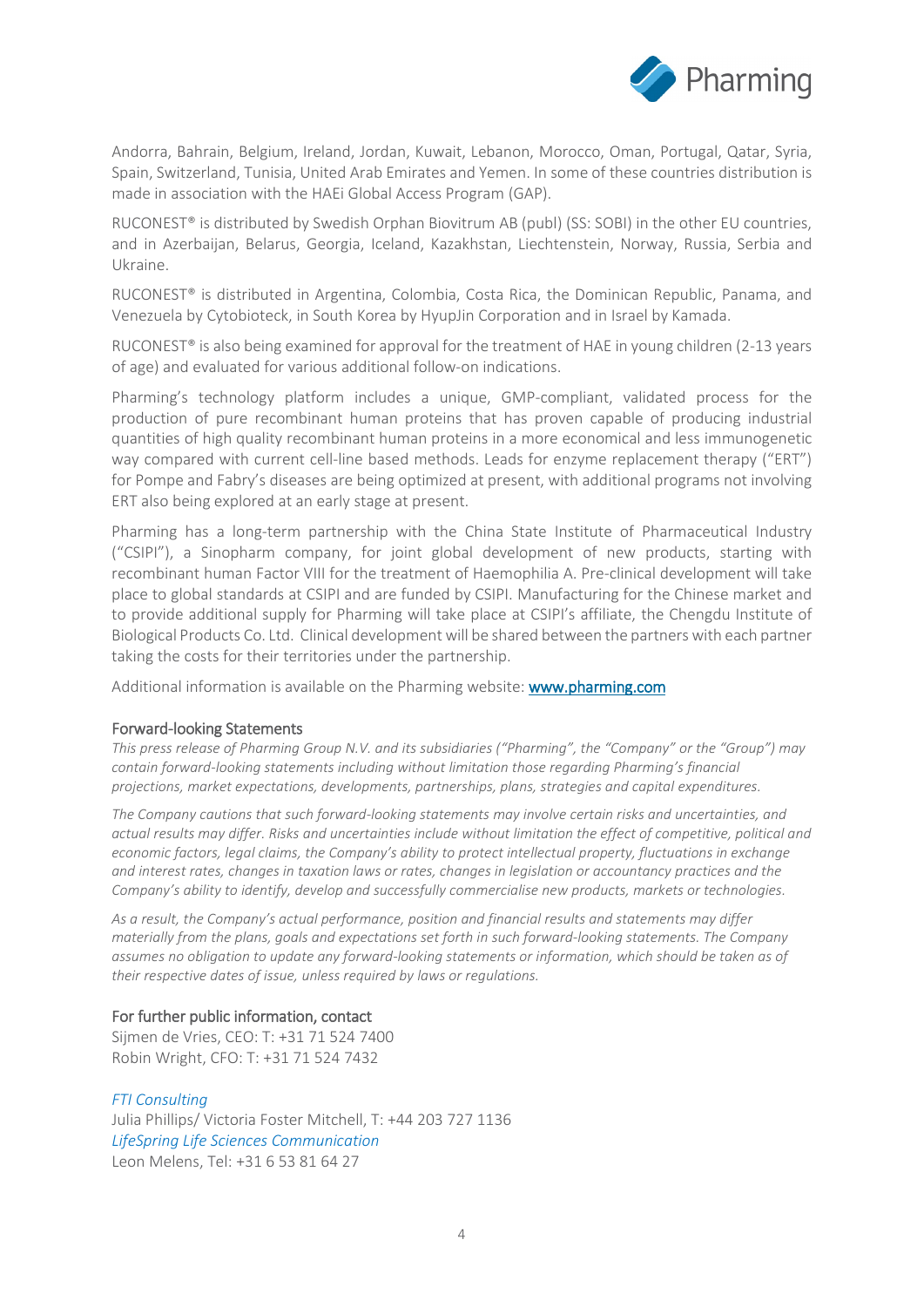

### Pharming Group N.V.

#### Consolidated Interim Financial Statements (Unaudited) For the first three months ended 31 March 2019

Consolidated statement of income Consolidated statement of comprehensive income Consolidated balance sheet Consolidated statement of cash flows

#### Appendix: Main Financial Statements reported in US dollars

#### (The appendix does not form part of the Consolidated Interim Financial Statements)

Consolidated statement of income in US Dollars (unaudited) Consolidated balance sheet in US Dollars (unaudited) Consolidated statement of cash flows in US Dollars (unaudited)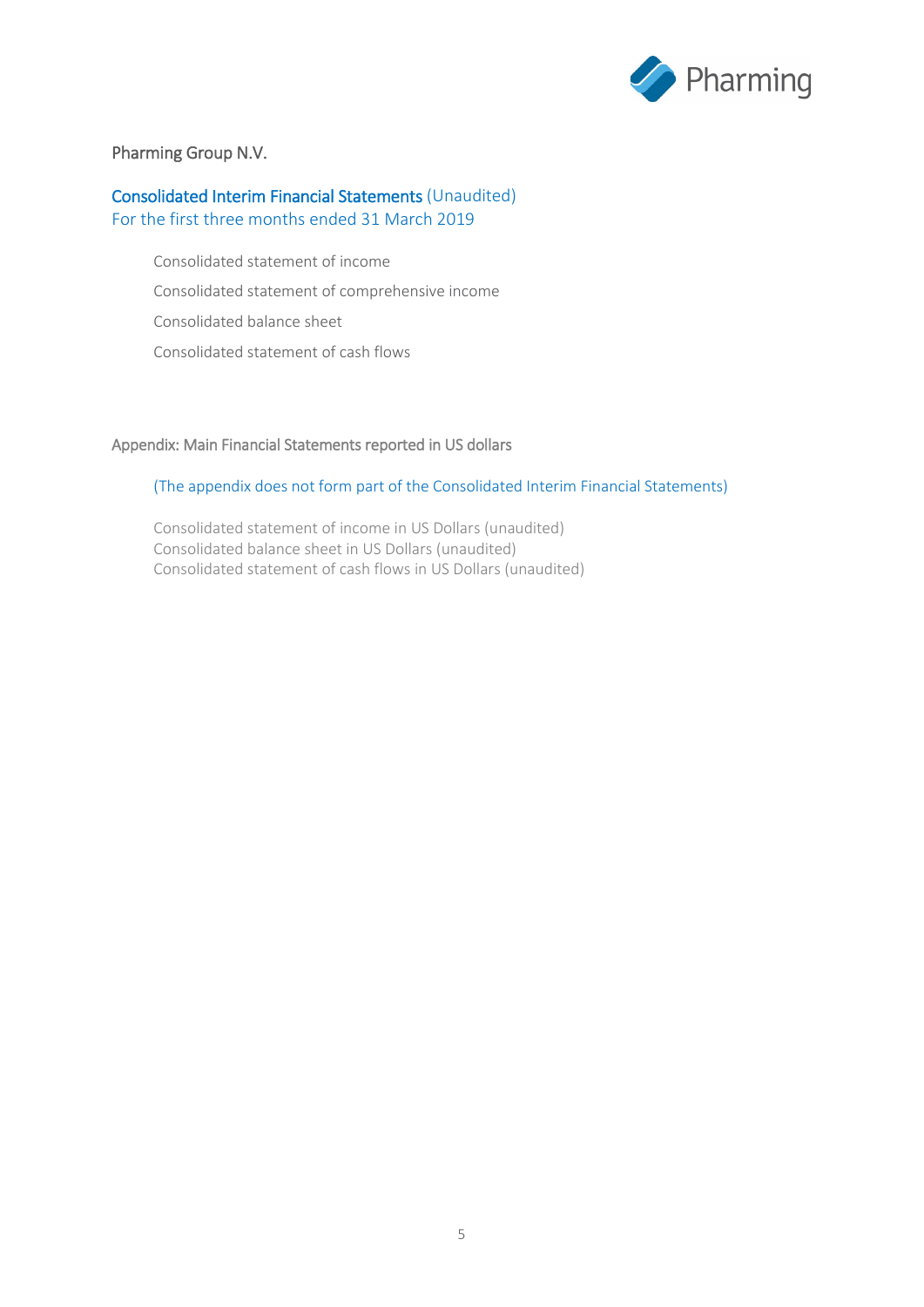

### Consolidated Statement of Income

For the first three months ended 31 March

| Amounts in €'000, except per share data           | <b>YTD 2019</b>     | <b>YTD 2018</b><br>*restated |
|---------------------------------------------------|---------------------|------------------------------|
|                                                   |                     |                              |
| <b>Revenues</b>                                   | 35,224              | 29,483                       |
|                                                   |                     |                              |
| Costs of sales                                    | (5,420)             | (5,022)                      |
|                                                   |                     |                              |
| <b>Gross profit</b>                               | 29,804              | 24,461                       |
|                                                   |                     |                              |
| Other income                                      | 281                 | 149                          |
|                                                   |                     |                              |
| Research and development                          | (5,305)             | (5, 737)                     |
| General and administrative<br>Marketing and sales | (2,968)<br>(9, 568) | (2,463)<br>(8, 205)          |
| Costs                                             | (17, 841)           | (16, 405)                    |
|                                                   |                     |                              |
| <b>Operating result</b>                           | 12,244              | 8,205                        |
|                                                   |                     |                              |
| Fair value gain (loss) on revaluation derivatives | (28)                | (961)                        |
| Other financial income and expenses*              | (2, 497)            | (957)                        |
| Financial income and expenses                     | (2,525)             | (1,918)                      |
| Result before income tax                          | 9,719               | 6,287                        |
| Income tax expense                                | (2,980)             | (796)                        |
| Net result for the period                         | 6,739               | 5,491                        |
|                                                   |                     |                              |
| Attributable to:                                  |                     |                              |
| Owners of the parent                              | 6,739               | 5,491                        |
| <b>Total net result</b>                           | 6,739               | 5,491                        |
| Basic earnings per share $(\epsilon)$             | 0.011               | 0.009                        |
| Fully-diluted earnings per share $(\epsilon)$     | 0.010               | 0.008                        |

*\* After restatement of Q1 2018 to reflect changes to 2017 as set out in Note 4 to the Financial Statements in the Annual Report 2018.*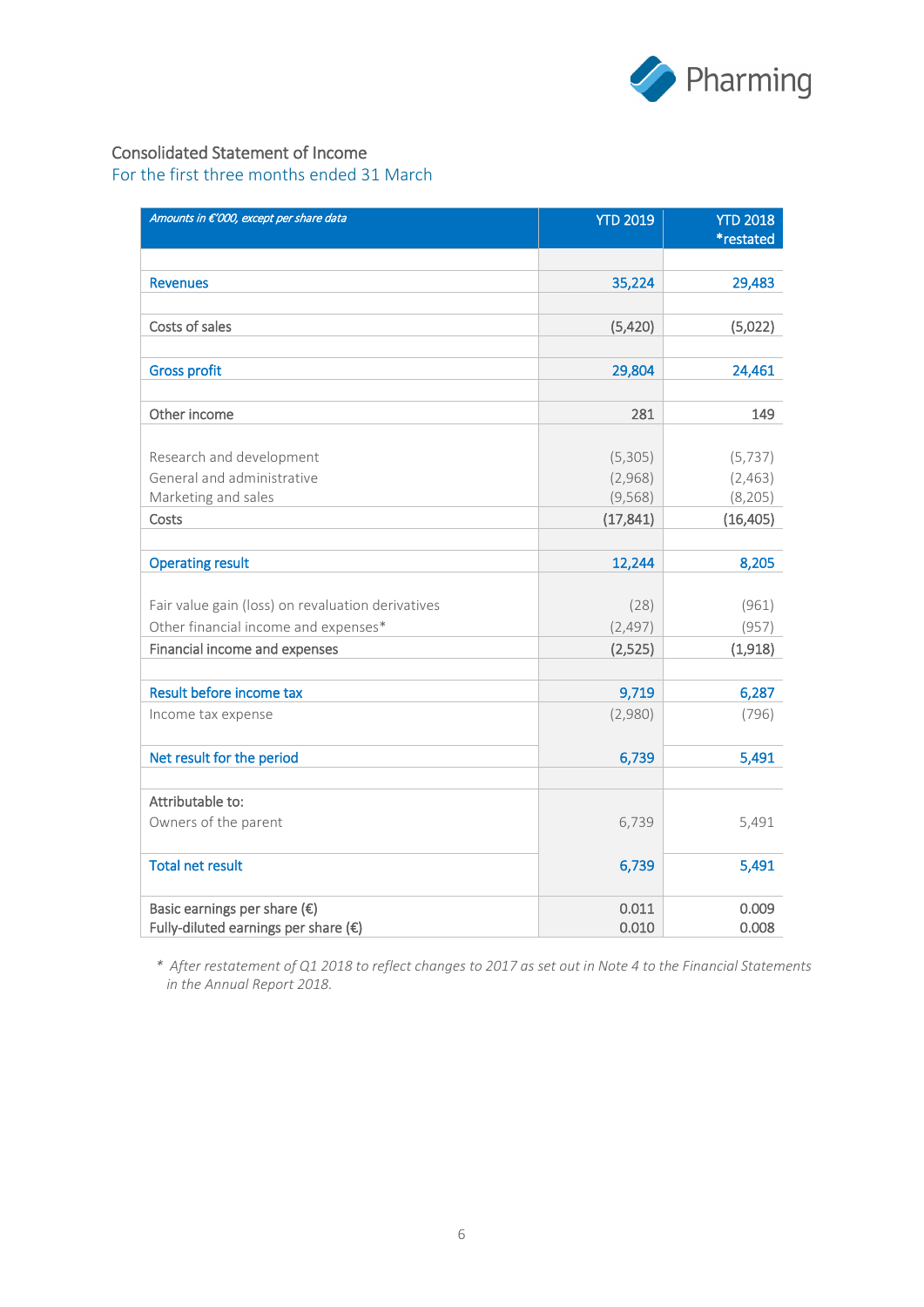

# Consolidated Statement of Comprehensive Income

For the first three months ended 31 March

| Amounts in €'000                                                 | <b>YTD 2019</b> | <b>YTD 2018</b><br>*restated |
|------------------------------------------------------------------|-----------------|------------------------------|
| Net result for the period                                        | 6,739           | 5,491                        |
| Currency translation differences                                 | (304)           | (1, 423)                     |
| Items that may be subsequently reclassified to profit or<br>loss | (304)           | (1, 423)                     |
| Other comprehensive income/(expenses), net of tax                | (304)           | (1, 423)                     |
| Total comprehensive income for the period                        | 6,435           | 4,068                        |
| Attributable to:<br>Owners of the parent                         | 6,435           | 4.068                        |

*\* After restatement of Q1 2018 to reflect changes to 2017 as set out in Note 4 to the Financial Statements in the Annual Report 2018.*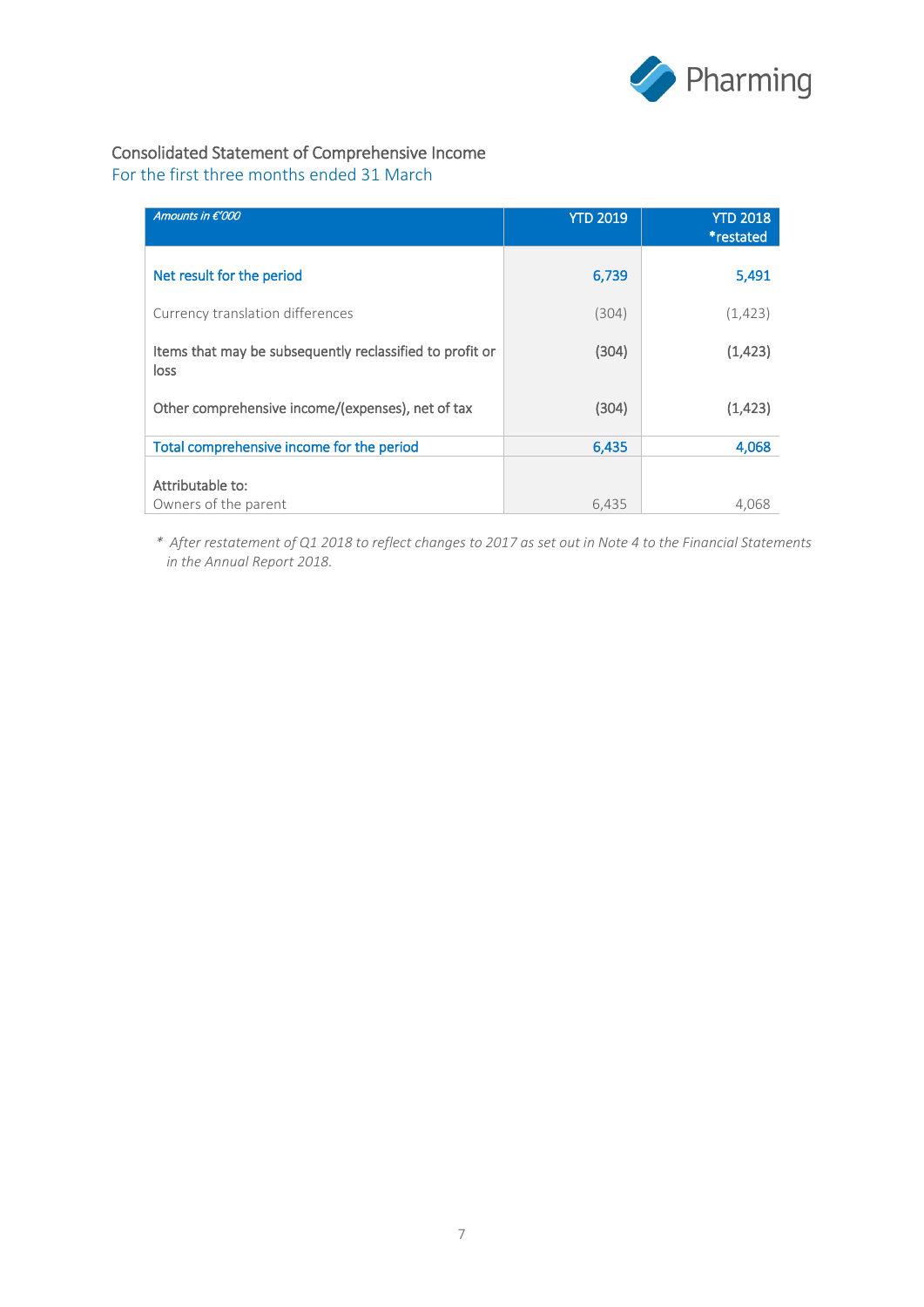

### Consolidated Balance Sheet

As at date shown

| Amounts in €'000                    | 31 March<br>2019 | 31 December<br>2018 |
|-------------------------------------|------------------|---------------------|
|                                     |                  |                     |
| Intangible assets                   | 52,062           | 52,435              |
| Property, plant and equipment       | 12,167           | 8,402               |
| Long term prepayments               |                  | 2,006               |
| Deferred tax asset                  | 32,417           | 35,082              |
| Restricted cash                     | 1,225            | 1,204               |
| Non-current assets                  | 97,871           | 99,129              |
| Inventories                         | 13,642           | 17,315              |
| Trade and other receivables         | 22,783           | 17,814              |
| Cash and cash equivalents           | 65,264           | 80,311              |
| <b>Current assets</b>               | 101,689          | 115,440             |
|                                     |                  |                     |
| <b>Total assets</b>                 | 199,560          | 214,569             |
|                                     |                  |                     |
| Share capital                       | 6,222            | 6,215               |
| Share premium                       | 387,956          | 387,525             |
| Legal reserves                      | 1,540            | 1,647               |
| Accumulated deficit                 | (326, 651)       | (333, 636)          |
| Shareholders' equity                | 69,067           | 61,751              |
| Loans and borrowings                | 31,946           | 37,267              |
| Deferred tax liabilities            | 62               | 87                  |
| Contract liabilities                | 467              | 667                 |
| Finance lease liabilities           | 4,293            | 164                 |
| Other financial liabilities         | 31,456           | 32,034              |
| Non-current liabilities             | 68,224           | 70,219              |
| Loans and borrowings                | 34,963           | 35,235              |
| Contract liabilities                | 800              | 800                 |
| Derivative financial liabilities    | 147              | 228                 |
| Trade and other payables            | 26,096           | 28,589              |
| Finance lease liabilities           | 263              | 263                 |
| Other financial liabilities         |                  | 17,484              |
| <b>Current liabilities</b>          | 62,269           | 82,599              |
| <b>Total equity and liabilities</b> | 199,560          | 214,569             |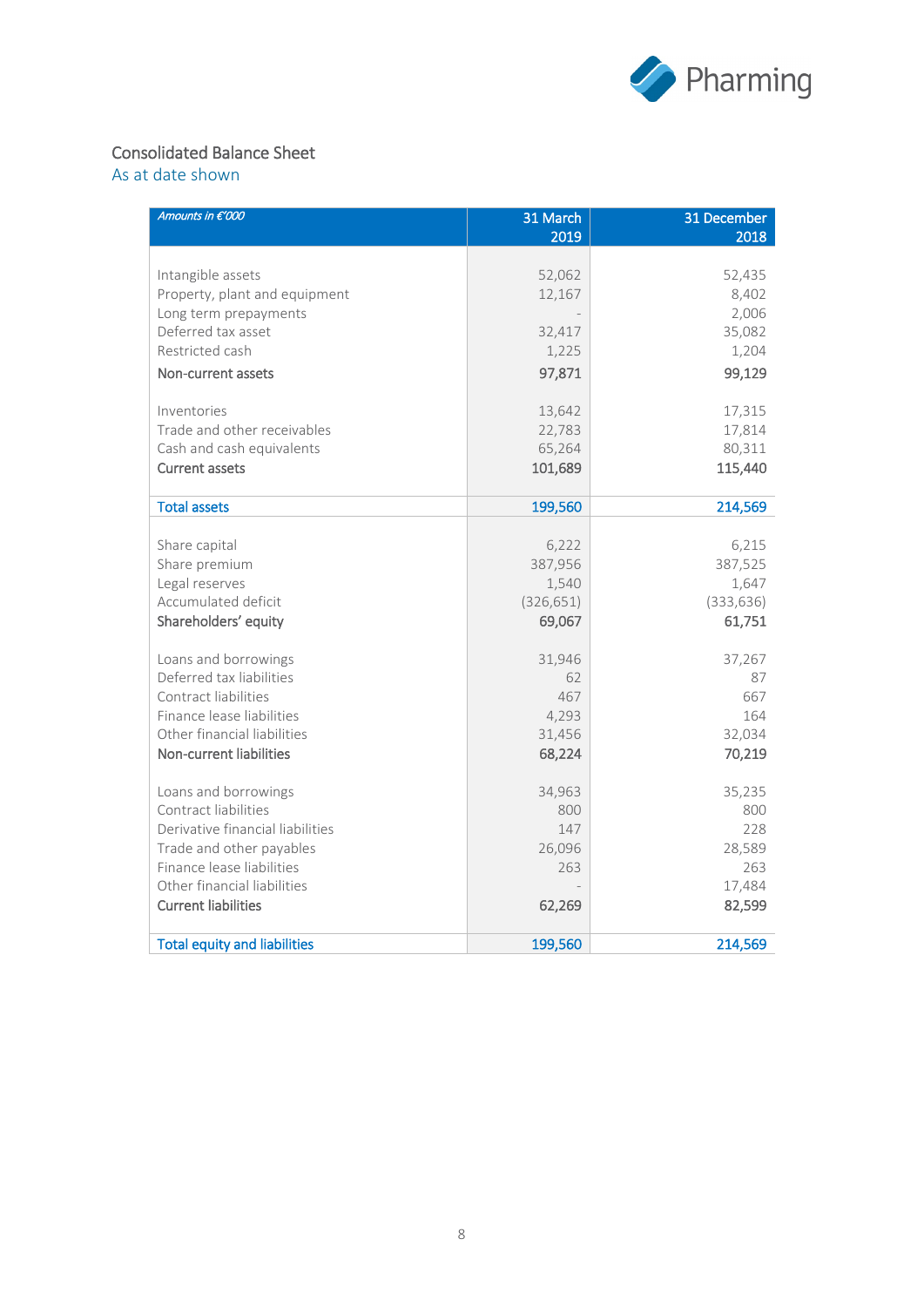

### Consolidated Statement of Cash Flows

For the first three months ended 31 March

| Amounts in €'000                                                   | <b>YTD 2019</b> | <b>YTD 2018</b> |
|--------------------------------------------------------------------|-----------------|-----------------|
|                                                                    |                 |                 |
| <b>Operating result</b>                                            | 12,244          | 8,205           |
|                                                                    |                 |                 |
| Non-cash adjustments:<br>Depreciation, amortization                | 1,353           | 944             |
| Accrued employee benefits                                          | 541             | 458             |
| Release of contract liabilities                                    | (200)           | (202)           |
| Operating cash flows before changes in working capital             | 13,938          | 9,405           |
| Changes in working capital:                                        |                 |                 |
| Inventories                                                        | 3,673           | (3, 277)        |
| Trade and other receivables                                        | (4,969)         | (3, 110)        |
| Payables and other current liabilities                             | (2,833)         | (4,684)         |
| Total changes in working capital                                   | (4, 129)        | (11,071)        |
| Changes in non-current assets, liabilities and equity              | 3               | 705             |
| Cash generated from (used in) operations before interest and taxes | 9,812           | (961)           |
| Interest received                                                  | 165             |                 |
| Net cash flows generated from (used in) operating activities       | 9,977           | (961)           |
|                                                                    |                 |                 |
| Capital expenditure for property, plant and equipment              | (229)           | (517)           |
| Investment in intangible assets                                    | (114)           | (353)           |
| Net cash flows used in investing activities                        | (343)           | (870)           |
| Repayments of loans and borrowings                                 | (7, 728)        |                 |
| Payments of contingent consideration                               | (17, 635)       |                 |
| Redemption of bonds                                                |                 | (2, 238)        |
| Interest on loans                                                  | (2,510)         | (2, 592)        |
| Interest on finance lease liabilities                              | (117)           |                 |
| Payment of lease liabilities                                       | (262)           |                 |
| Proceeds of equity and warrants                                    | 228             | 6,556           |
| Net cash flows generated from (used in) financing activities       | (28,024)        | 1,726           |
| Increase (decrease) of cash                                        | (18, 390)       | (105)           |
| Exchange rate effects                                              | 3,364           | (127)           |
| Cash and cash equivalents at 1 January                             | 81,515          | 59,993          |
| Total cash and cash equivalents at 31 March                        | 66,489          | 59,761          |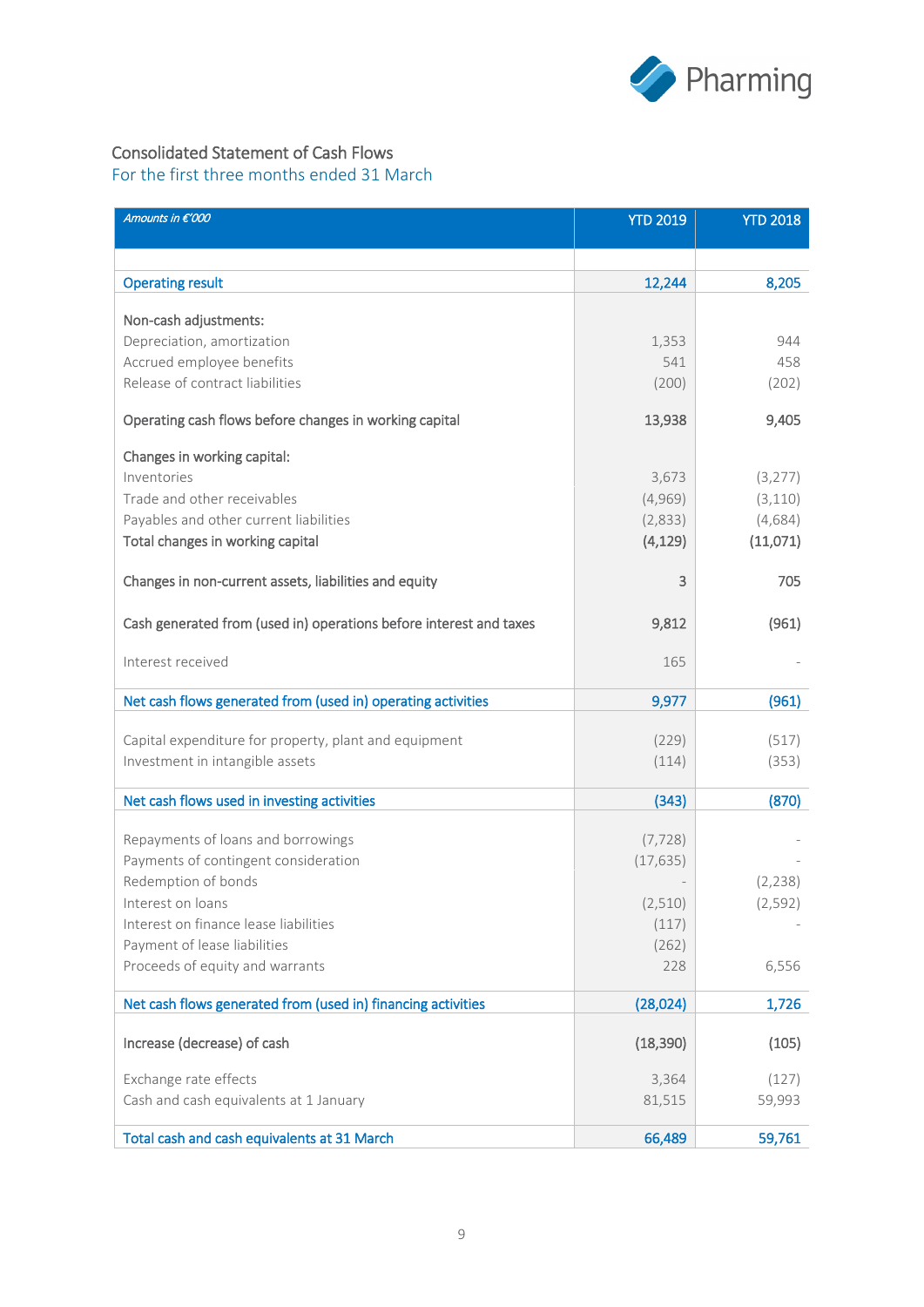

# Appendix: Main Financial Statements reported in US dollars

*The original Financial Statements are reported in Euros. In case of differences of interpretation between the Financial Statements in US Dollars and the Financial Statements in Euros, the Financial Statements in Euros will prevail.* Principal exchange rate used for the income statement:  $\epsilon$ 1 = \$1.1404 Principal period end exchange rate used for the balance sheet €1 = \$1.1214

### Consolidated Statement of Income in US Dollars

For the first three months ended 31 March

| Amounts in US\$'000, except per share data                             | <b>YTD 2019</b> | <b>YTD 2018</b> |
|------------------------------------------------------------------------|-----------------|-----------------|
|                                                                        |                 |                 |
| <b>Revenues</b>                                                        | 40,159          | 36,182          |
|                                                                        |                 |                 |
| Costs of sales                                                         | (6, 179)        | (6, 163)        |
|                                                                        |                 |                 |
| <b>Gross profit</b>                                                    | 33,980          | 30,019          |
|                                                                        |                 |                 |
| Other income                                                           | 320             | 183             |
|                                                                        |                 |                 |
| Research and development                                               | (6,048)         | (7,040)         |
| General and administrative                                             | (3, 384)        | (3,023)         |
| Marketing and sales                                                    | (10,908)        | (10,069)        |
| Costs                                                                  | (20, 341)       | (20, 132)       |
|                                                                        |                 |                 |
| <b>Operating result</b>                                                | 13,959          | 10,069          |
|                                                                        |                 |                 |
| Fair value gain (loss) on revaluation derivatives                      | (32)            | (1, 179)        |
| Other financial income and expenses                                    | (2, 721)        | (1, 174)        |
| Financial income and expenses                                          | (2,753)         | (2, 354)        |
|                                                                        |                 |                 |
| Result before income tax                                               | 11,206          | 7,715           |
| Income tax expense                                                     | (3, 397)        | (977)           |
|                                                                        |                 |                 |
| Net result for the period                                              | 7,809           | 6,739           |
|                                                                        |                 |                 |
| Attributable to:                                                       |                 |                 |
| Owners of the parent                                                   | 7,809           | 6,739           |
|                                                                        |                 |                 |
| <b>Total net result</b>                                                | 7,809           | 6,739           |
|                                                                        | 0.012           | 0.011           |
| Basic earnings per share (\$)<br>Fully-diluted earnings per share (\$) | 0.011           | 0.010           |
|                                                                        |                 |                 |

*\* After restatement of Q1 2018 to reflect changes to 2017 as set out in Note 4 to the Financial Statements in the Annual Report 2018.*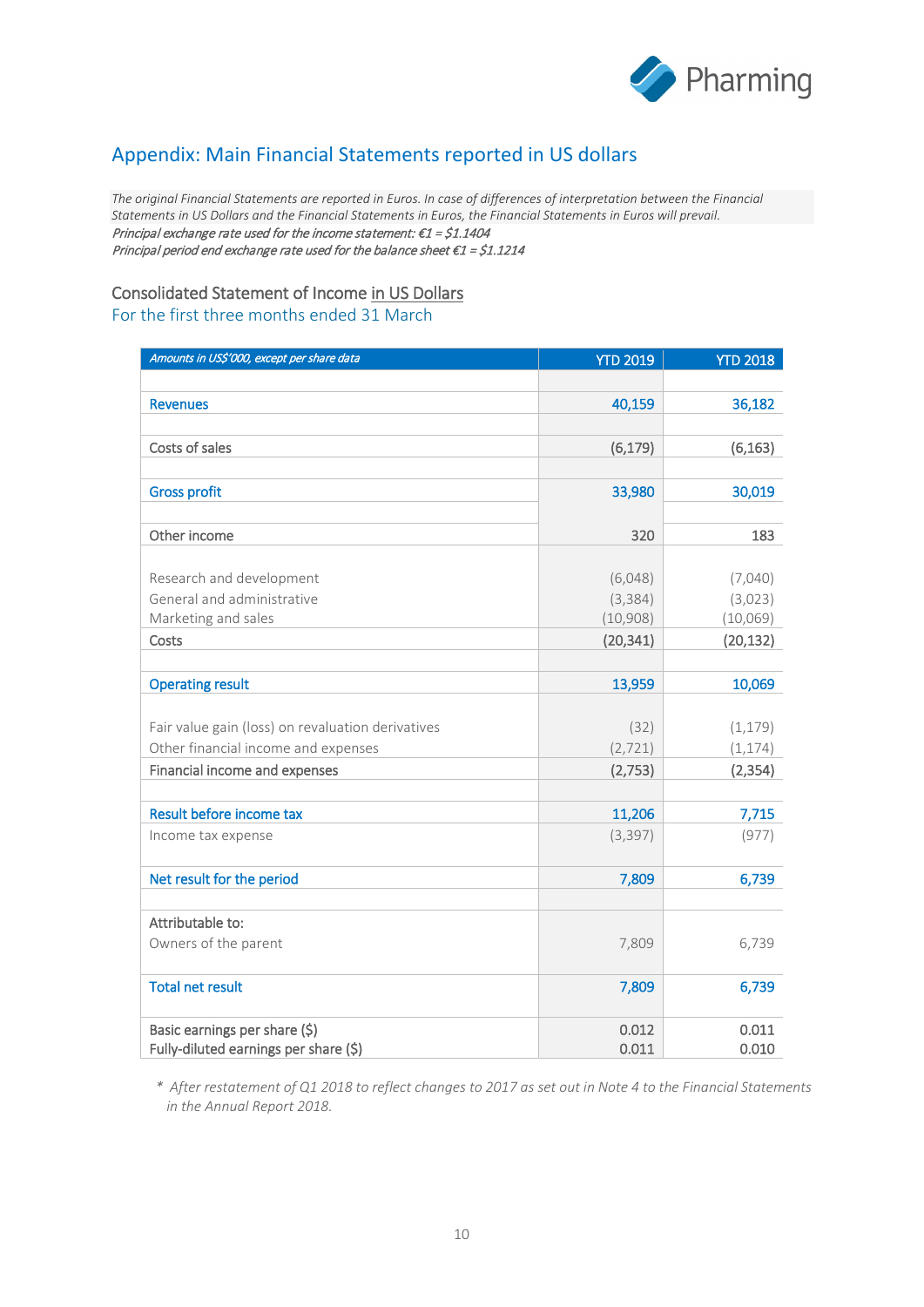

# Consolidated Balance Sheet in US Dollars

As at date shown

| Amounts in US\$'000                 | 31 March<br>2019 | 31 December<br>2018 |
|-------------------------------------|------------------|---------------------|
|                                     |                  |                     |
| Intangible assets                   | 58,353           | 59,980              |
| Property, plant and equipment       | 13,644           | 9,611               |
| Long term prepayments               |                  | 2,295               |
| Deferred tax asset                  | 36,352           | 40,130              |
| Restricted cash                     | 1,374            | 1,377               |
| Non-current assets                  | 109,753          | 113,394             |
| Inventories                         | 15,298           | 19,807              |
| Trade and other receivables         | 25,549           | 20,377              |
| Cash and cash equivalents           | 73,187           | 91,868              |
| <b>Current assets</b>               | 114,034          | 132,052             |
| <b>Total assets</b>                 | 223,787          | 245,445             |
|                                     |                  |                     |
| Share capital                       | 6,977            | 7,109               |
| Share premium                       | 435,054          | 443,290             |
| Legal reserves                      | 1,727            | 1,884               |
| Accumulated deficit                 | (366, 306)       | (381, 646)          |
| Shareholders' equity                | 77,452           | 70,637              |
| Loans and borrowings                | 35,824           | 42,630              |
| Deferred tax liabilities            | 70               | 100                 |
| Contract liabilities                | 524              | 763                 |
| Finance lease liabilities           | 4,814            | 188                 |
| Other financial liabilities         | 35,275           | 36,644              |
| Non-current liabilities             | 76,507           | 80,324              |
| Loans and borrowings                | 39,208           | 40,305              |
| Contract liabilities                | 897              | 915                 |
| Derivative financial liabilities    | 165              | 261                 |
| Trade and other payables            | 29,263           | 32,703              |
| Finance lease liabilities           | 295              | 301                 |
| Other financial liabilities         |                  | 20,000              |
| <b>Current liabilities</b>          | 69,828           | 94,485              |
| <b>Total equity and liabilities</b> | 223,787          | 245,445             |